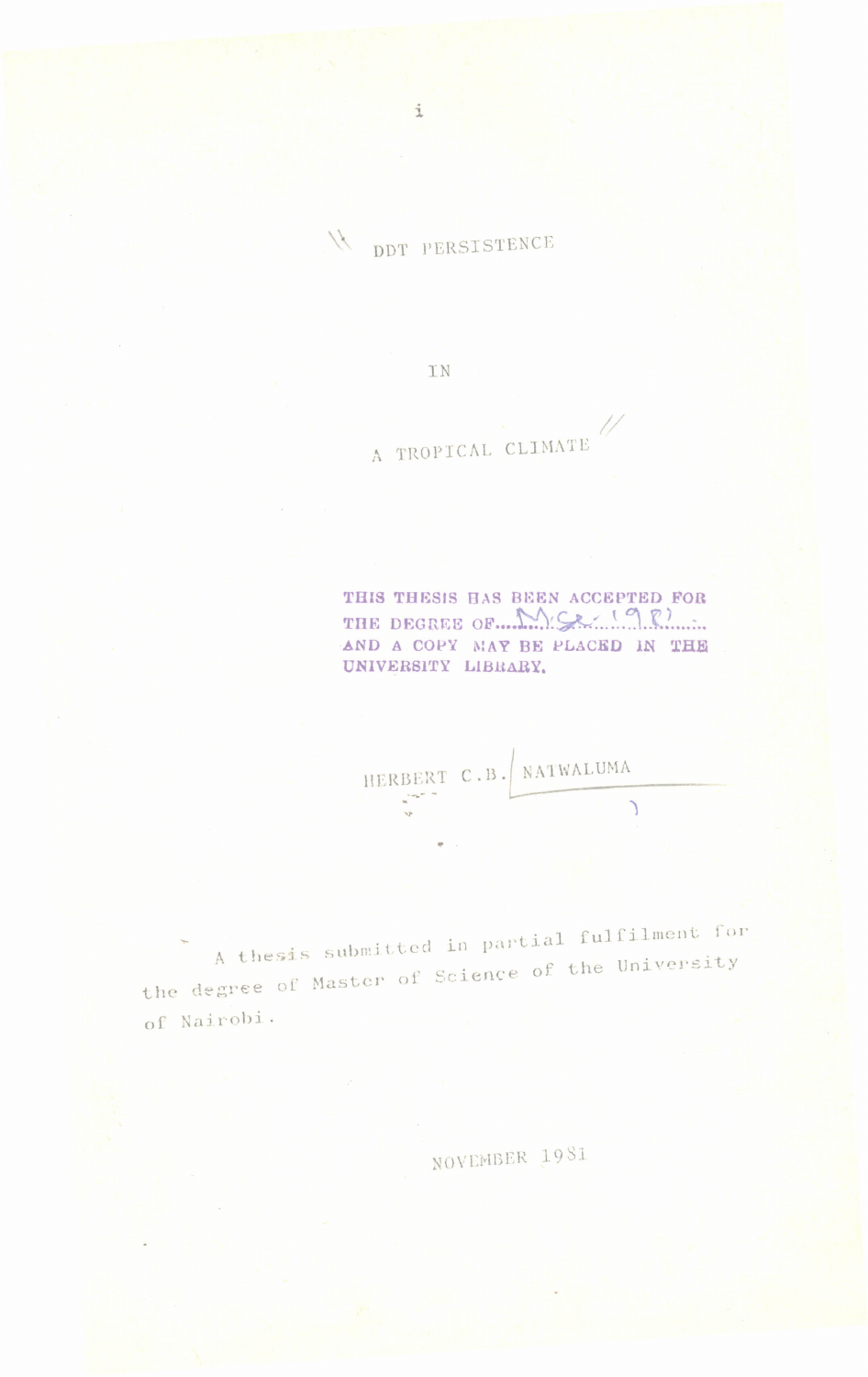## DECLARATION

This thesis is my original work and has not been presented for a degree in any other University.

 $-94$ H.C.B. Natwaluma

CANDIDATE

This thesis has been submitted for examination with my approval as University Supervisor.

feld ja

Prof. S.O. Wandiga

SUPERVISOR